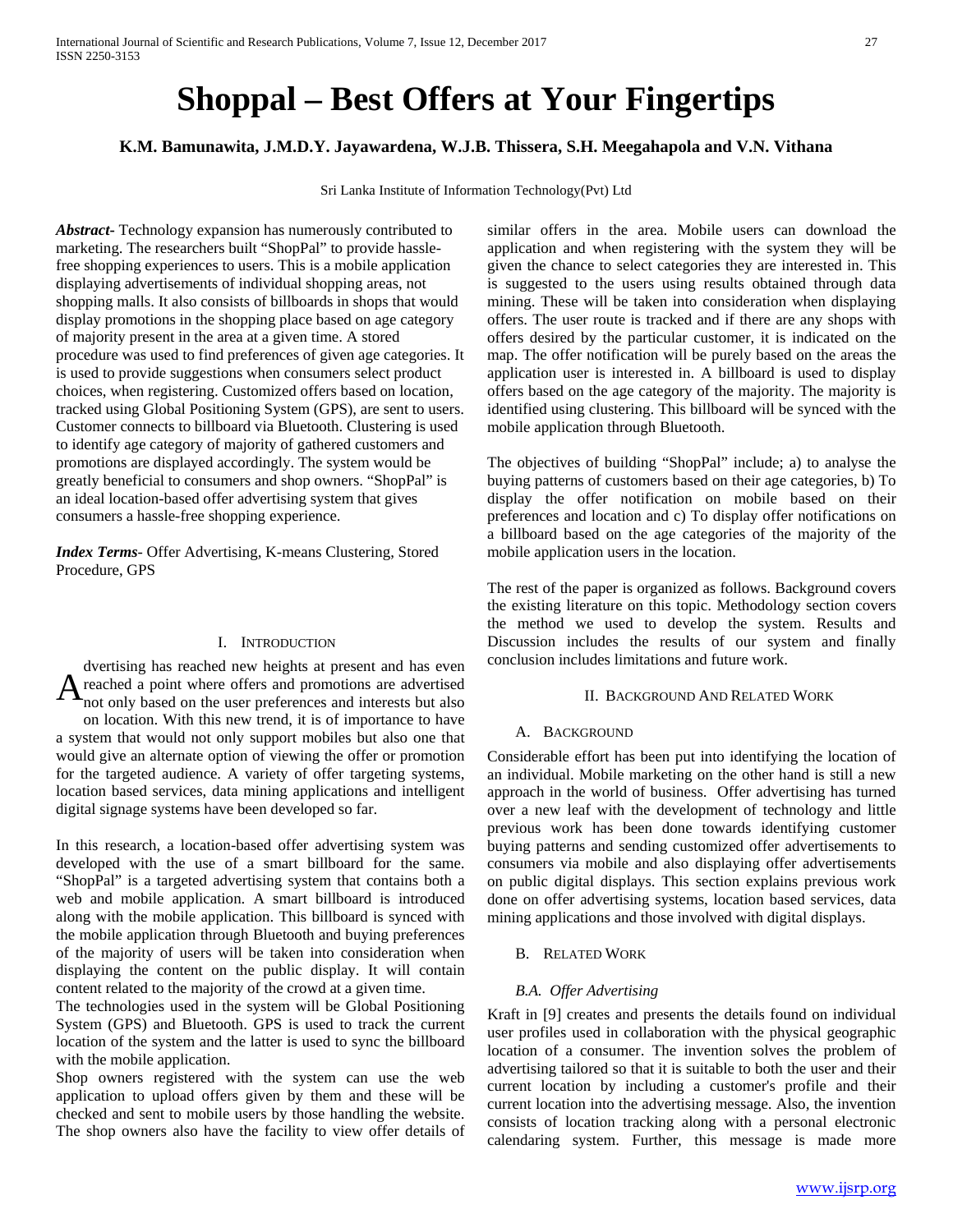personalized with the use of a relative address/direction that start from the current customer's location. This could be in terms of driving directions, using the current physical position of the user as a start address. The location tracking component locates the current location of the customer. This location information is used to advertise products or services which are in close proximity to the customer's current location.

Wanek, Ayub and Boyd in [17] has reviewed on methods and systems target advertisements using real-time information such as location-based, defined geolocation territory rights and weather-related information. The invention relates to those methods and systems improved to display advertisements or other promotional information to users via mobile devices. The paper includes a method for delivering a message to a mobile device that comprises of selecting one or more messages targeted based on location-based, advertiser GeoEstate rights and weather-related information relating to said mobile device's location.

Chen and Huang in [5] investigates a smart environment, "Intelligent Shopping-aid Sensing System (iS3)", for online shopping support in the years to come by developing a contextaware automated service system. Sensors and radio frequency identification (RFID), are applied for recognizing, collecting, and delivering user context. Product details like locations, specifications, and characteristics can be gathered swiftly through the deployed RFID reader and display. Moreover, local mobile devices applications help real-time interactions between central system and end users. Prompting product promotions, inquiry and online marketing to shopping malls is expected to be done by the system. According to experimental results, the quality of recommendations with the proposed approach reaches 70 % accuracy rate and traditional and non-clustering approaches are 56% and 46 %, respectively [5]. This study decreases the long-term retailer operation costs, stimulates service innovation and experience economy and enhances corporate operational performance.

Faith in [7] shows a review which provides a computerimplemented process for determining offers for a geofenced geographic area. Once a mobile user crosses a geofence, merchants having a geofence identifier and is associated with the particular geofence are identified. Candidate offers associated with the merchants are identified and these identified offers are ranked according to ranking criteria and they are then transmitted to a mobile device. The ranked candidate offers are then stored on a mobile user device and presented to the user via an offers notification. The user may view and redeem an offer by selecting the notification. Additionally, in some representations, a nontemporary tangible computer-readable memory is given to store instructions for determining relevant offers for a geofenced geographic area. Further, in some others, a computerimplemented method is given for determining relevant offers for a geofenced geographic area. The method includes getting, via a processor, a detected crossing of a geofence, the geofence defining a perimeter around a geographic area that includes one or more retail stores related to one or more merchants and transmitting, via a network and from a mobile.

### *B.B. Digital Signage Systems*

Payne and David in [13] proposed BluScreen, an approach to advertise in public spaces that uses wireless-enabled devices to improve the public display advertisement selection. A multiagent system is used here to determine appropriate content. Interactions with BluScreen are passive and not initiated by the user. "BluScreen is a distributed advertising framework in which advertisements are selected efficiently to maximize their exposure to as wide an audience as possible." [13]

Cardoso and José in [4] penned a research on a context-aware display. A context-aware display should deliver the right information at the right time. It was started by analyzing interaction alternatives form the perspective of the information they generate. The concept of digital footprint was used to refer to the digital traces generated by the interactions with the display. Presence identification is done with the use of a personal device with Bluetooth. Self-exposure footprint will get interests, preferences or activities of the people nearby. Another way would be to register the user so that their preferences can be taken. The use of Bluetooth allows the user to manage his presence himself. However, Bluetooth naming is less suited when it comes to private naming as it is visible to anyone and everyone.

Digital signage industry is now only second to the internet in terms of annual advertising revenue growth [15]. Tian et. al [15] proposed an Intelligent Advertising Framework. It introduces the integration of Anonymous Video Analytics (AVA) and Data Mining techniques to achieve targeted and interactive advertising. This reduces waste by advertising to potential customers rather than to the entire population. AVA is used to capture human faces and capture demographic information, and data mining algorithms are used to learn advertising models. AVA includes three steps; human face detection, demographics recognition and viewing event creation. Data mining is used to discover patterns of viewing behaviours of the audience. Audience targeting methods are of three types; seeing-based, to target once the display sees them, prediction-based, to predict future passes and context-based, to target depending on the device location, time and weather information. The targeted advertising process is also divided into learning advertising models, creating playlists and playing playlists. The advantage of the framework proposed is that the AVA component is privacy friendly.

Intelligent digital signage systems can adapt the displayed contents to the audience in real-time. Batagelj, Ravnik and Solina in [1] showed how digital signage is made much more effective by using computer vision technology. By using a video sensor, the system could be made intelligent. Intelligent systems can display targeted ads to customers actually present at a moment. It can give the right message to the right audience at the right time. The system consists of two parts; the detector that captures the frame and calculates how long a face is present in front of the camera and a web application that generates reports.

## *B.C. Location – Based Systems*

Singhal and Shukla in [14] penned on the implementation of location based services using GPS and web services in Android.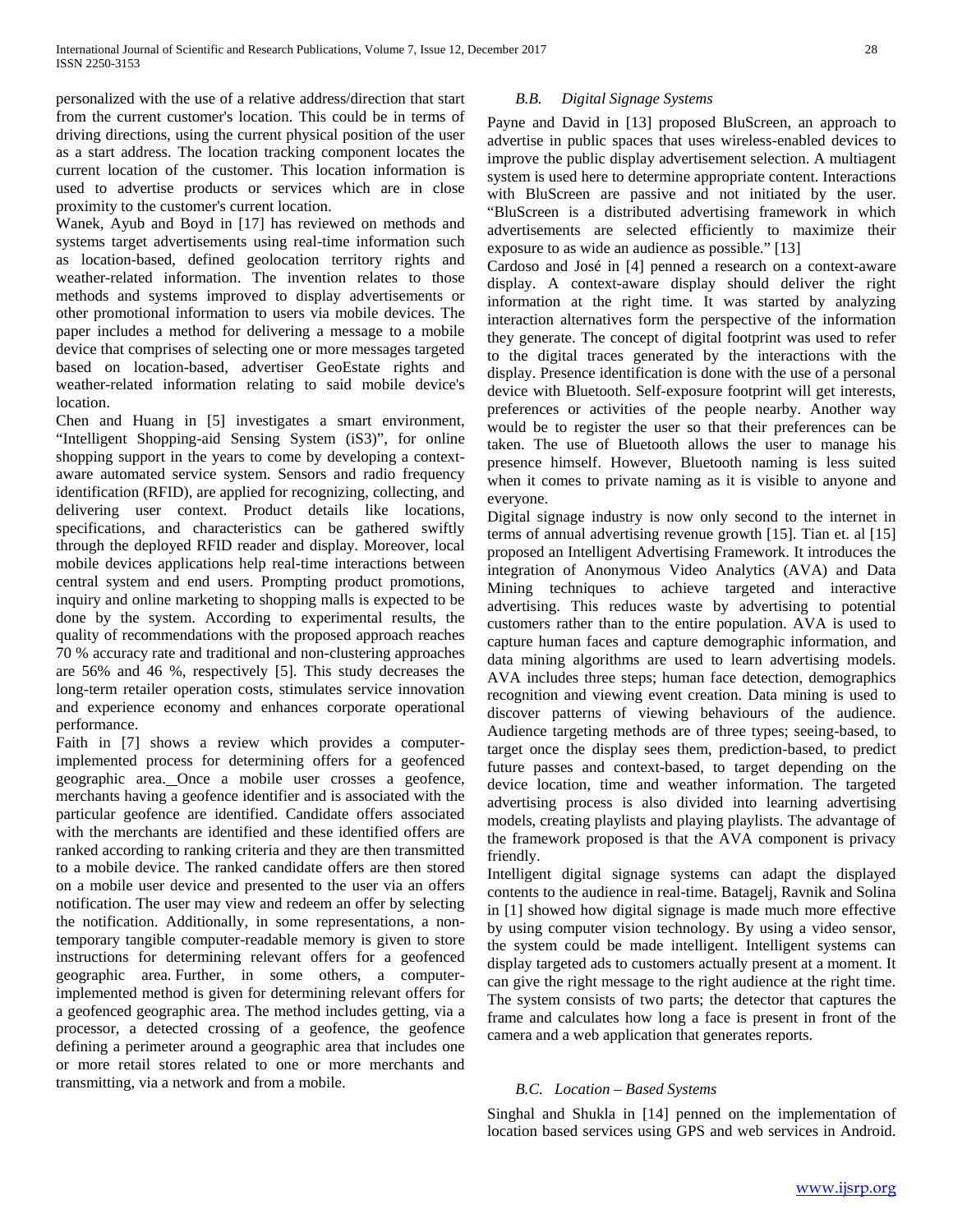Location based services offer personalized services to mobile clients based on their current location. These services include consumer services including maps navigation, marketing/advertising, location based reminders and preferred location search [11,14]. The device location can be tracked by either a mobile phone service provider network or satellites. A mobile phone with GPS is integrated by Assisted-GPS which is the new technology used by smart phones. It reduces the memory and hardware required by mobiles to provide GPS services. The advantage of the former is that it does not carry additional costs. Application Programming Interface (API) is also given by Android to access Google Maps which facilitates the user to find required places on the map. However, the implementation of Location Based Services has its drawbacks in the areas of technology and infrastructure.

A similar research has been done by Rani et. al [11] on location based services in Android. "Location based services is an umbrella term used to describe the different technologies used to find the current location of a device" [11]. Location Manager and Location Provider are the two main elements of Location Based Services (LBS). Location Manager finds the current location, does movement tracking, used to set proximity alerts for locations that are specified and also to find all available location providers. A variety of applications can be developed in Android one such being finding the route between two locations. The application developed here is able to find the route between two locations. LBS are services that can be accessed using mobile devices via the mobile network. Context awareness is a feature of LBS. LBS uses technologies such as GPS, satellite network, cellular networks, Wi-Fi and other technologies to find the location of a mobile device. Varying accuracy, user movement and multitude of location sources can be stated as reasons for inaccuracy of location-tracking.

Bhatia and Hilal in [3] reviewed on a new approach for location based tracking. Here, a "Localize Intelligence Algorithm" is developed in the field of tracking location. Location Based Services are used in areas such as navigation, for sending advertisement and marketing information and for location tracking. Location tracking works with networks such as Global System Mobile Communication (GSM), General Packet Radio Service (GPRS) and Code Division Multiple Access (CDMA). The "Localize Intelligence Algorithm" is used to micro define an area and name based on the latitude and longitude differences. It increases the accuracy of position of the user. Here, the client receives signals and the coordinates from the satellites. A localized location engine is designed here. The results include the latitude and longitude coordinates for a prespecified user location and also shows all locations along with their names on a map.

Babu et. al [2] penned a review on an intelligent android mobile based real time ads tracking system. The expansion of wireless technologies has given the domain of mobile marketing a new platform. The paper introduces iMAS and location-based marketing. Location-based advertising helps improve sales and brand-awareness among the potential customers. iMAS uses location based services and Global Navigational Satellite Systems the ad poster store and navigate using the route that is displayed between their current location and the store. The GPRS facility of android mobile is used to connect to the remote iMAS server. "The iMAS system, implemented using intelligent decision-and context-centric middleware, provides an effective basis upon which personalization in service provision can be achieved in a commercial location-based marketing system." [2]

## *B.D. Data Mining Applications*

Ling and Li in [10] discussed Data Mining for Direct Marketing: Problems and Solutions. "Direct marketing is a process of identifying likely buyers of certain products and promoting the products accordingly" [10]. In direct marketing, knowledge is a description of probable buyers or responders, and this is useful in getting a better profit than mass marketing. The most obvious problem stated in the framework is the extremely imbalanced class distribution. Typically, only 1% of the examples are positive (responders or buyers), and the rest are negative [10]. The second problem is that even if there are sensible patterns to be found, the anticipated accuracy cannot be used as a suitable evaluation criterion for the data mining process.

Rygielski, Wang and Yen in [12] discussed a framework on Data mining techniques for customer relationship management. Data warehousing, data mining, and campaign management software techniques have made customer relationship management a new area where a firm can obtain a competitive edge over others. May different techniques exist among data mining software, and each of them have their own advantages and challenges for different types of applications. They discuss that Data mining techniques are the result of a long research and product development process. The root of data mining lies with first the storage of data on computers, and continues with improvements in data access. Today technology allows users to navigate through data in real time. Towards the end, it is mentioned that to choose a suitable technology for personalization or CRM, organizations should be aware of the trade-offs when considering differing data mining software applications. To make a choice among different options is not as critical as making a choice to use data mining technologies in a CRM initiative. "Data mining represents the link from the data stored over many years through various interactions with customers in diverse situations, and the knowledge necessary to be successful in relationship marketing concepts" [12]. Technologies vary in terms of effectiveness and ease of use. It is businesses and managers who decide how to exploit collected data. Basically, it is more of a policy issue than a technology issue.

Vinodhini and Chandrasekaran in [16] have come up with a framework which discusses Sentiment Analysis and Opinion Mining. "Sentiment analysis is a natural language processing type for tracking moods of the public regarding a particular product or topic" [16]. It involves in building a system to study opinions about the products made in blog posts, comments, reviews or tweets. Sentiment analysis can be useful in several ways and along with that have several challenges too. The first is that the opinion could be either positive or negative. A second challenge would be that people do not always express opinions in similar ways. There are some main fields of research noticeable in Sentiment analysis: sentiment classification, feature based Sentiment classification and opinion summarization. The soaring of sentiment analysis dates back to late 1990"s, but it becomes a major emerging sub field of information management discipline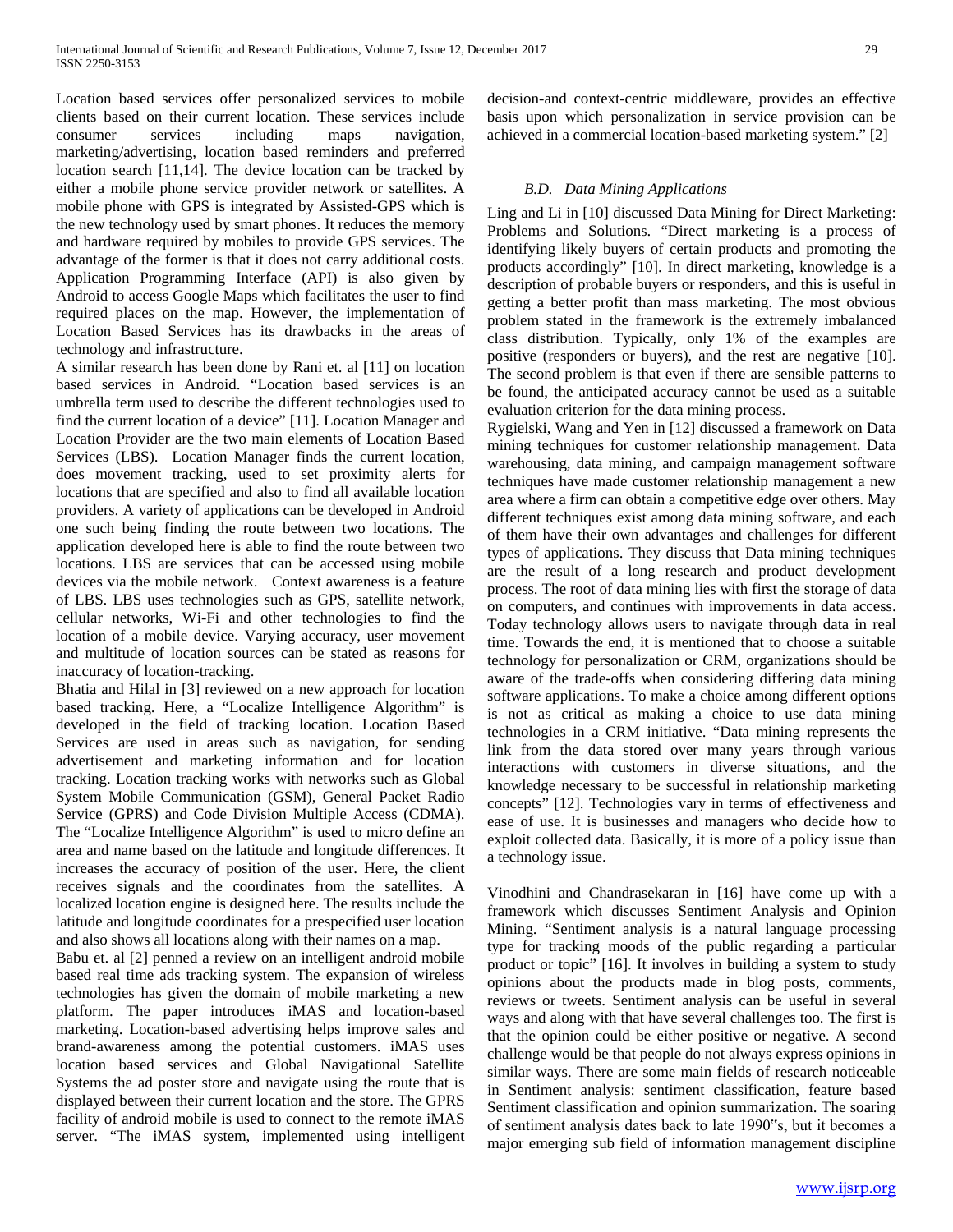only from 2000, especially from 2004 onwards [16]. It was stated at the end that from the performance achieved by these methods it is difficult to judge the best choice of classification method. The reason for this was that the method uses a variety of resources for training and different collections of documents for testing, various feature selection methods and different text granularity.

Chen et. al [6] penned a framework on the literature review of Data mining for the Internet of Things (IoT). In this paper, a systematic way to review data mining in knowledge view, technique view, and application view is given, including classifying, clustering, association analysis, time series analysis and outlier analysis. The latest application cases are also surveyed. More the devices connected to IoT, large volume of data should be analyzed and the latest algorithms should be modified to apply to big data. Data mining involves discovering novel, interesting, and potentially useful patterns from large data sets and applying algorithms to the extraction of hidden information. Many other terms are used for data mining such as knowledge discovery (mining) in databases (KDD), knowledge extraction, data/pattern analysis, data archeology, data dredging, and information harvesting. Any data mining process objective is to build an efficient predictive or descriptive model of a large amount of data that best fits or explains it and is also able to generalize to new data. On the basis of the definition of data mining and the definition of data mining functions, a typical data mining process includes the three steps; Data preparation: prepare the data for mining, Data mining: apply algorithms to the data to find the patterns and evaluate patterns of discovered knowledge and Data presentation: visualize the data and represent mined knowledge to the user. According to their framework, data mining functionalities include classification, clustering, association analysis, time series analysis, and outlier analysis. They also discuss new big data characteristics and analyze the challenges in data extracting, data mining algorithms, and data mining system area.

Koh and Tan in [8] have come up with a review which explains Data Mining Applications in Healthcare. In healthcare, data mining is becoming increasingly popular, if not increasingly essential. Data mining applications can aid all parties involved in the healthcare industry. The large amounts of data generated by healthcare transactions are too complex to be processed and analyzed by traditional methods. Data mining gives the methodology and technology to transform these data into useful information for decision making. It discusses data mining and its applications within healthcare in major areas such as the evaluation of treatment effectiveness, management of healthcare, customer relationship management, and the detection of fraud and abuse also giving an example of a healthcare data mining application involving the identification of risk factors associated with the onset of diabetes. Under health care data mining applications, it was stated that these applications can be grouped as the evaluation of treatment effectiveness; management of healthcare; customer relationship management; and detection of fraud and abuse. Healthcare data mining can be limited by the accessibility of data, due to raw inputs for data mining existing in different settings and systems, such as administration, clinics, laboratories and more

## *B.E. Research Gap*

In this section, the research group review some recently developed Offer Advertising systems along with location tracking [7,10,13] and also intelligent billboard systems [7,13,14]. Most of the Mobile Advertising systems contain GPS technology as it is easy to implement and some of the system have used iBeacon technology. Most of the billboard systems contain Bluetooth. Almost every research only covers the Mobile Advertising; not Mobile Advertising along with billboard systems. Some of the researches are not managing the customer relationship properly because they use Sentiment Analysis methods for data mining; therefore, gathering information on public mood may be somewhat inaccurate [16]. Hence the research project team will build a mobile app to display offer advertisements by gathering buying patterns of the user and display by tracking the location by using GPS along with the billboard system which will sync via Bluetooth.

In billboard system, the system will navigate the crowd and their buying patterns to display the offers and it will be added to the customer's shopping experience. As the research's main objective is the customer relationship management, to add that, the research team has come up with this Smart Billboard System due to some reasons; the user may not be able to use the mobile phone every time due to lack of signal, user may be driving the vehicle or absence of mobile data. Therefore, "ShopPal" will give the solution by coming up with the Smart billboard system.

It could be stated by looking at all this that this research can identify as an all in one system, with the advantages of high efficiency and easiness because the team introduces mobile advertising with location tracking along with the smart billboard system. High accuracy can be achieved because to identify the buying patterns the team will be using Market Basket Algorithm, GPS for location-tracking and Bluetooth for syncing the mobile with the billboard. Also with the advantage of high portability the system is a mobile application, low cost for installation and for devices.

#### III. METHODOLOGY

The prototype methodology was used to achieve the project goals. Analysis, Designing and Implementation phases were executed concurrently and iterated until the project reached all the objectives. First prototype was built with the minimal number of features and the other features were added to each prototype produced. This chapter briefly discusses each and every software development phase followed by the group in developing ShopPal.

#### *A. Planning*

According to the identified requirements the gathering of information had to be carried out. Primary data sources of the system were obtained through a questionnaire whereas secondary data sources were obtained from research journals and articles.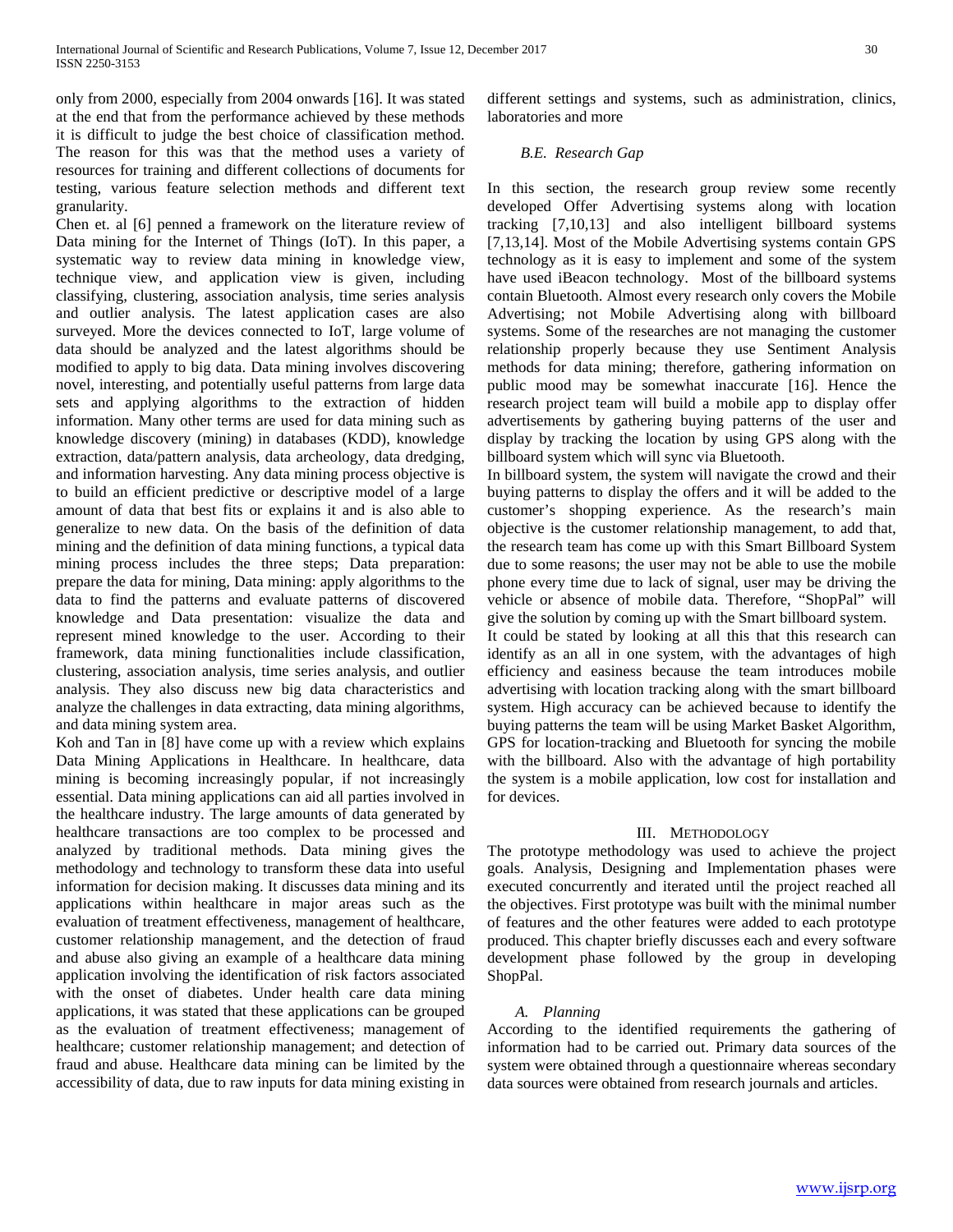Based on statistical analysis results, it could be stated that majority prefers an Android mobile application along with the billboard as an alternative to the mobile application. It also could be stated that buying preferences, technological factors like the mobile and billboard and age are factors affecting the user's shopping experience.

#### *B. Design*

The logical diagrams were converted to physical diagrams during this phase. Development strategies and the methods of implementing the decided strategy was discussed during this phase.



Figure 1 High Level Diagram

#### *C. . Implementation*

Following are the tools that were originally decided to be used to build the system; Web Browser, Adobe Dreamweaver, Android Studio, MySQL, MySQL Community Server, Business Intelligent Studio, Visual Studio 2015, Arduino and Visual Studio 2012.

Due to several changes and complications, in the system in later phases, additional tools listed below were also used to develop the system.

- SQL server 2016
- NetBeans IDE 8.1

An Arduino Mega 2560 was used along with a HC-05 Bluetooth module and an LCD screen to display offers for demonstration purposes.

*D. Testing*

Testing phase was focused on checking the system and identifying the system errors thus fixing them to provide the system with a better quality, performance and accuracy.

IV. RESULTS AND DISCUSSION

#### *A. Results*

This section covers the results of our system and the new approaches found to address issues and further research in the context.



Figure 2 Web View Other offers Interface



Figure 3 Display Offer Details Interface



Figure 4 Display offer details on LCD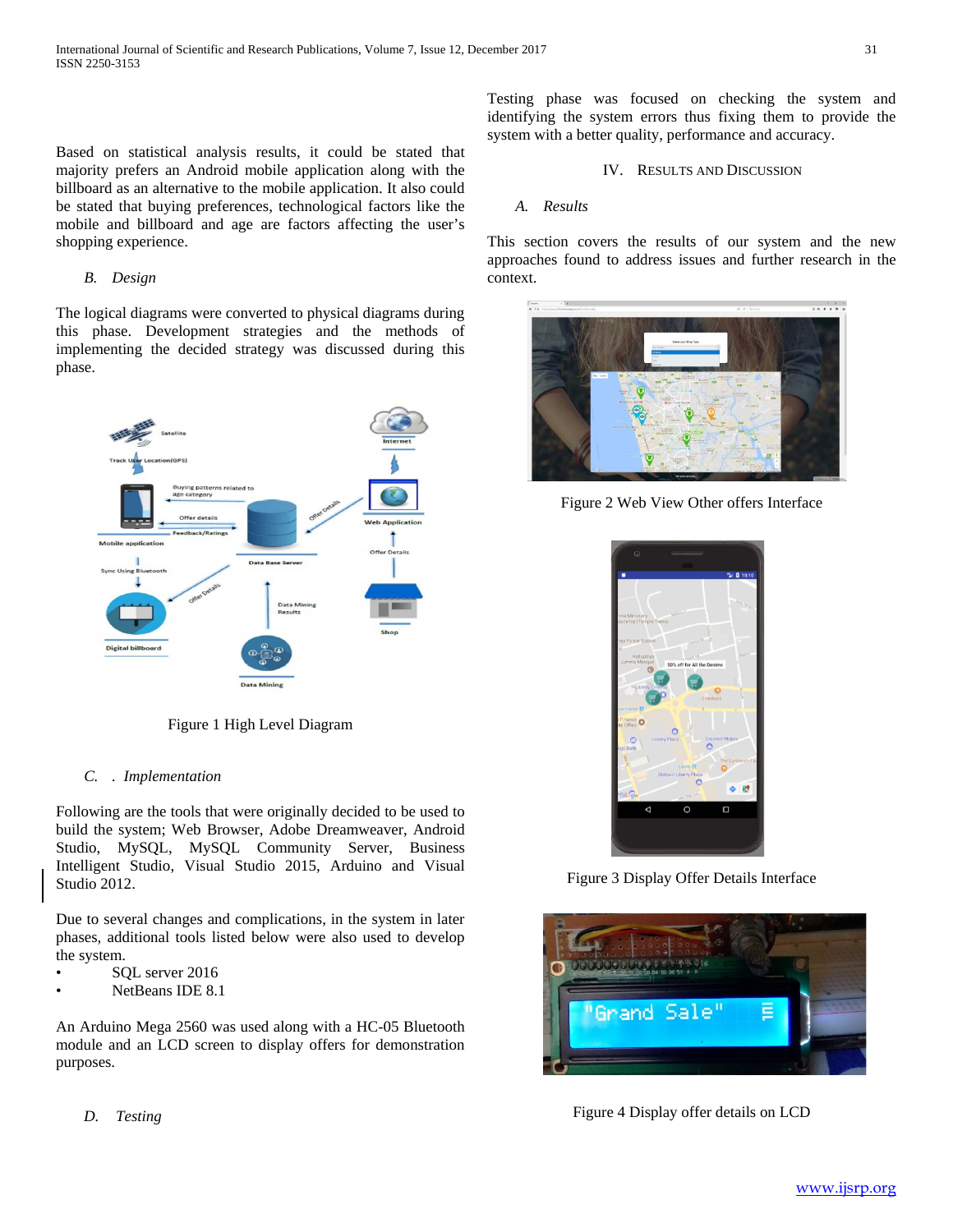

Figure 5 Data Mining Result

Figure 2 depicts the interface that allows the shop owners to view offer details of all shops around his location. Figure 3 shows the mobile interface that shows the user offers based on his location and preferences. The offer details according to the age category of the majority is displayed on a billboard and this is depicted in Figure 4. The data mining results are shown in Figure 5. It displays the top five user preferences according to specified age categories.

The shop owner adds an offer detail to the system via the web application. He can view related offers in the area through the use of the interface given in Figure 2. A desktop application is used by the cashier to enter details that are required to update the mining model. The mobile user when downloading the app, will have to state his preferences. The preferences are suggested to the user with the use of the result of a stored procedure as depicted in Figure 5. The mobile app will track the user location and depending on his desired preferences, if there are offers available, will display it to the user. This is done as depicted in Figure 3. The billboard will read the age category of the majority of users connected, and taking the majority into consideration, will display offer details related to the majority as depicted in Figure 4. The offer details will contain the name of offer, offer description, and image of particular product. For demonstration purposes, an LCD screen connected to the Arduino was used and shows the offer title.

## *B. Discussion*

ShopPal contains functioning components as a mobile application, web application, desktop application and a billboard component. Each component has been tested in isolation. After stabilizing all the modules each of them were integrated together and tested again until the complete system is error free.

The system started with the decision of having a mobile application that contains location-tracking and notifying the users on preferred offers. This was decided to be combined with a parking slot detection service that notifies the customer on parking slot availability along with the offer notification. Due to certain complications, the parking slot availability service was replaced with a billboard component. For demonstration purposes, a decision on using the Arduino board with a Bluetooth module was put forth. The web application too was added a new functionality wherein the shop owners could also view similar offers in the area. Market Basket Analysis was proposed to find common preferences of customers in different age categories but after research analysis, a stored procedure was used for the same. The main intent of the system is to notify the target customers on offer notifications based on their current location and also one that would detect users in a crowd, work out the buying preference of the majority of them and display the content on the public display. Therefore, using this system the users will be able to get offer notifications with no hassle.

During the development period, the team had to face some technical and logical challenges. Following are some of the major challenges faced by the research group.

- Database used for data mining had to be accurate in order to get an accurate mining result.
- Lack of signal when syncing the billboard with the mobile application.
- The use of an Android version that supported the Google API.
- Complications in demonstrating the billboard component.

To avoid the listed problems, the team had to seek for support from other individuals and related tutorials and books.

The accuracy of the system depends on the strength of Bluetooth connectivity and also the signal strength and mobile data present at the time.

## V. CONCLUSION

"ShopPal – Best Offers at Your Fingertips" will be a better solution that will provide its users a hassle-free shopping experience with the combined effort of a mobile application, web application, desktop application and a billboard component. The four components integrated into a single system provides its users an error-free, accurate offer advertising service.

The system will undoubtedly be greatly beneficial to both consumers and shop owners and "ShopPal" can be considered an ideal location-based offer advertising system that would give consumers a hassle-free shopping experience.

There are some limitations to be highlighted in "ShopPal'.

- $\triangleright$  The mobile user should use android OS and use GPS technology to use the services.
- $\triangleright$  An internet connection is required to use the services. Since the application fetches data from the database over the Internet, an internet connection is crucial.
- $\triangleright$  Both the web site and the mobile application will be constrained by the capacity of the database. Since the database is shared between both application it may be forced to queue incoming requests and therefor increase the time it takes to fetch data.
- $\triangleright$  Since the project team uses Bluetooth to sync the billboard, there may be lack of signal.
- $\triangleright$  Since the application makes use of GPS technology, it would be not suitable for shopping malls that extend over multiple floors because GPS would not be able to track the same.